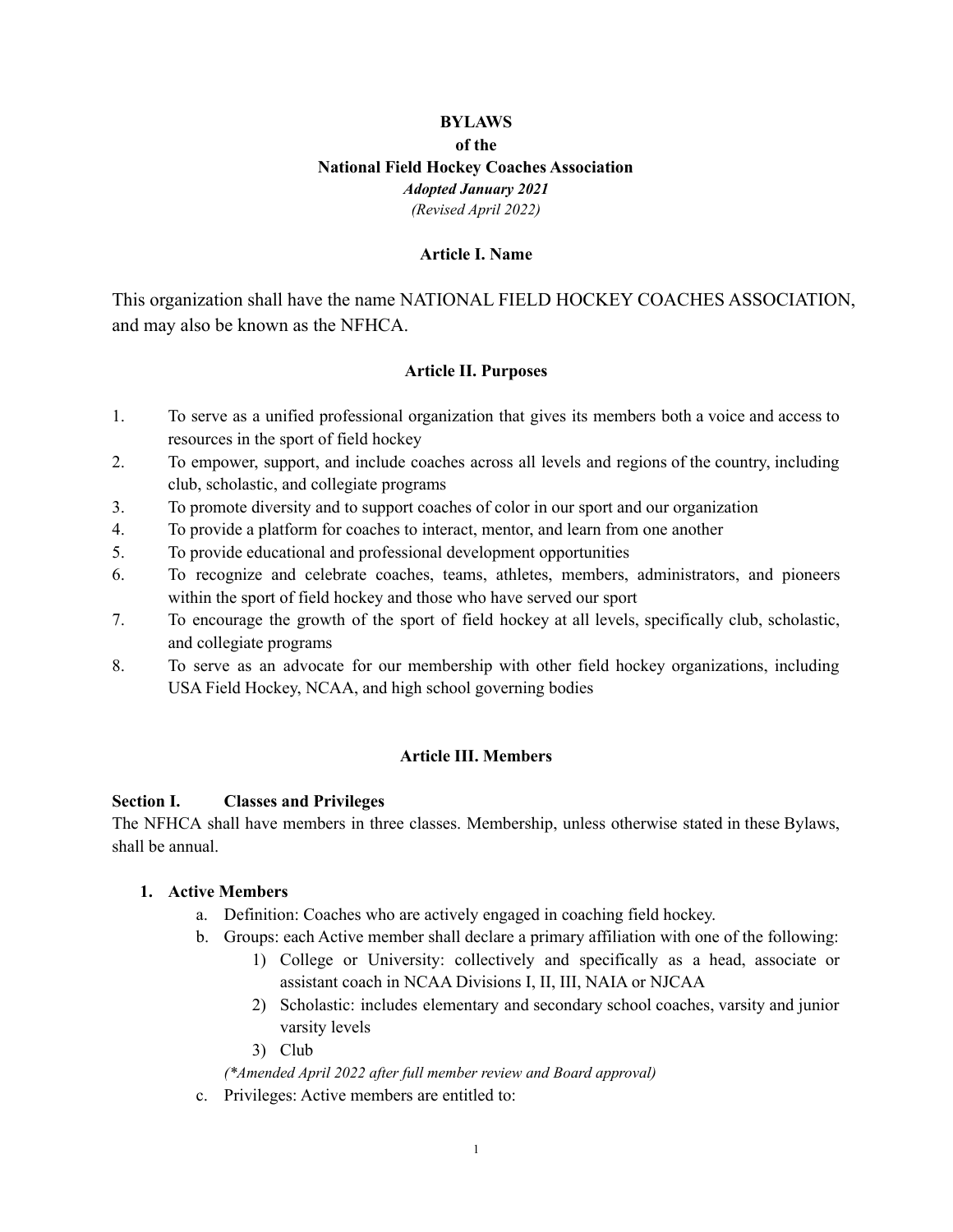- 1) To attend all general NFHCA meetings and respective group meetings
- 2) To make motions and to vote once on issues for which the entire NFHCA votes. Voting may be conducted either as individual members or as institutions, depending on the issue
- 3) To make motions and to vote on issues for the member group for which a coach is registered
- 4) To be eligible for elected or appointed positions within the NFHCA
- 5) To be eligible individually and for their teams to be eligible for awards and honors given by the NFHCA. Head coaches must be NFHCA members for their teams to be eligible for awards and honors.
- 6) To receive membership benefits, recognition, and responsibilities as defined and designated by the NFHCA Board of Directors

### **2. Affiliate Members**

- a. Definition: any other natural person interested in field hockey and who supports the mission of the NFHCA.
- b. Groups: each affiliate member shall declare a primary affiliation with one of the following:
	- 1) Former coach in the U.S.
	- 2) International coach
	- 3) Athletic administrator
	- 4) Conference administrator
	- 5) Umpire
	- 6) Business representative
	- 7) Friend of the Sport
	- 8) Recreational coach
- c. Privileges:
	- 1) To attend all general NFHCA meetings
	- 2) To address issues of the membership, but not vote
	- 3) To receive membership benefits, recognition, and responsibilities as defined and designated by the NFHCA Board of Directors.

# **3. Honorary Members**

- a. Definition: Those coaches who are no longer actively coaching field hockey and meet at least one of the following criteria:
	- 1) Inducted into the NFHCA Hall of Fame
	- 2) Recipients of the NFHCA Lifetime Achievement Award
	- 3) Those persons who have coached field hockey for 25 years or more ("Emeriti")
	- 4) Prior designated "Lifetime Members" of the NFHCA
	- 5) Those persons approved by the Board of Directors for outstanding service to the sport of field hockey
- b. Privileges: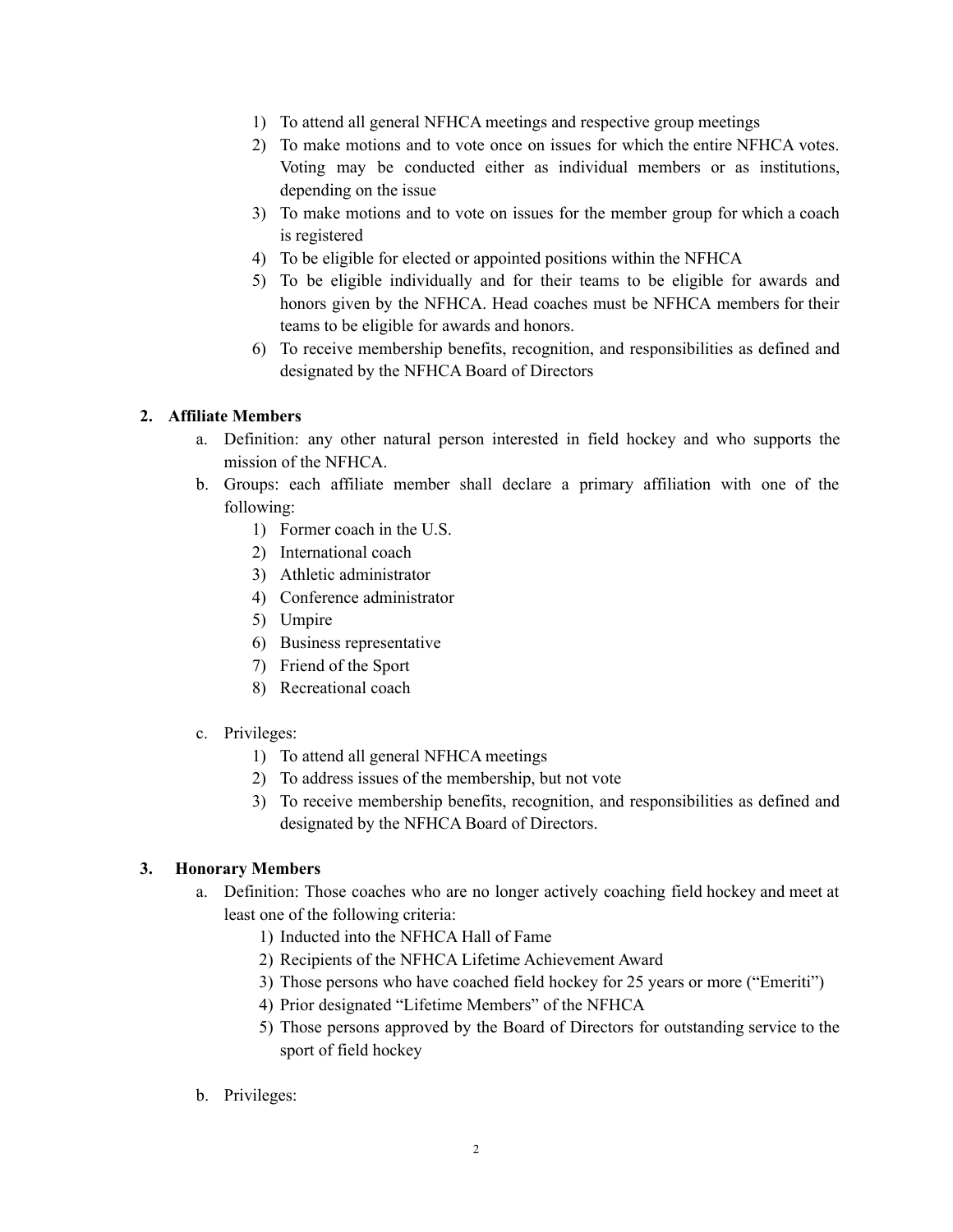- 1) To enjoy a lifetime membership to the NFHCA
- 2) To attend general NFHCA meetings and those meetings designated for Honorary Members
- 3) To address issues of the membership and to vote on motions
- 4) To be eligible for appointment to NFHCA positions and to be elected for the Honorary Representative for the Board of Directors
- 5) To receive membership benefits, recognition, and responsibilities as defined and designated by the NFHCA Board of Directors

### **Section II. Member Responsibilities**

All members in all classes shall bear the following responsibilities:

- 1. To register and pay dues in a timely manner, as set by the Board of Directors
- 2. To comply with the NFHCA Bylaws and the standards for ethics
- 3. To remain a member in good standing at one's institution, organization, and the field hockey community

If these responsibilities are not met, NFHCA membership, including eligibility for benefits, may be changed or terminated. The Board of Directors has the final authority to determine membership status.

### **Section III. Membership Meetings**

**1. Annual Membership Meeting.** A full membership meeting will be held each year at the Annual Convention and will be made accessible to all members in some format. If no in-person convention is held, an annual membership meeting will be held in a format deemed feasible by the Board. Twenty-five percent (25%) of Active and Honorary individual members shall constitute a quorum for conducting of organizational business. Confirmed virtual participation can be counted in a quorum.

If a quorum is not reached, discussion and voting may continue and the results of which may be communicated to the Board of Directors. Reasonable efforts to inform and solicit the position of Active and Honorary members not present shall be made. Ultimate authority to approve a vote taken without a quorum shall be vested in the Board of Directors. A contest of any non-quorum decision must be made to the Board of Directors within seven (7) days of any announcement or communication of said decision.

**2. Group Meeting.** Each membership group may hold a group meeting at the Annual Convention. Group Representatives serving on the Board of Directors shall lead these group meetings, soliciting agenda items from members in their respective groups. Confirmed virtual participation can be counted in a quorum. If a quorum is not reached, see above Section III(1) for the contest process.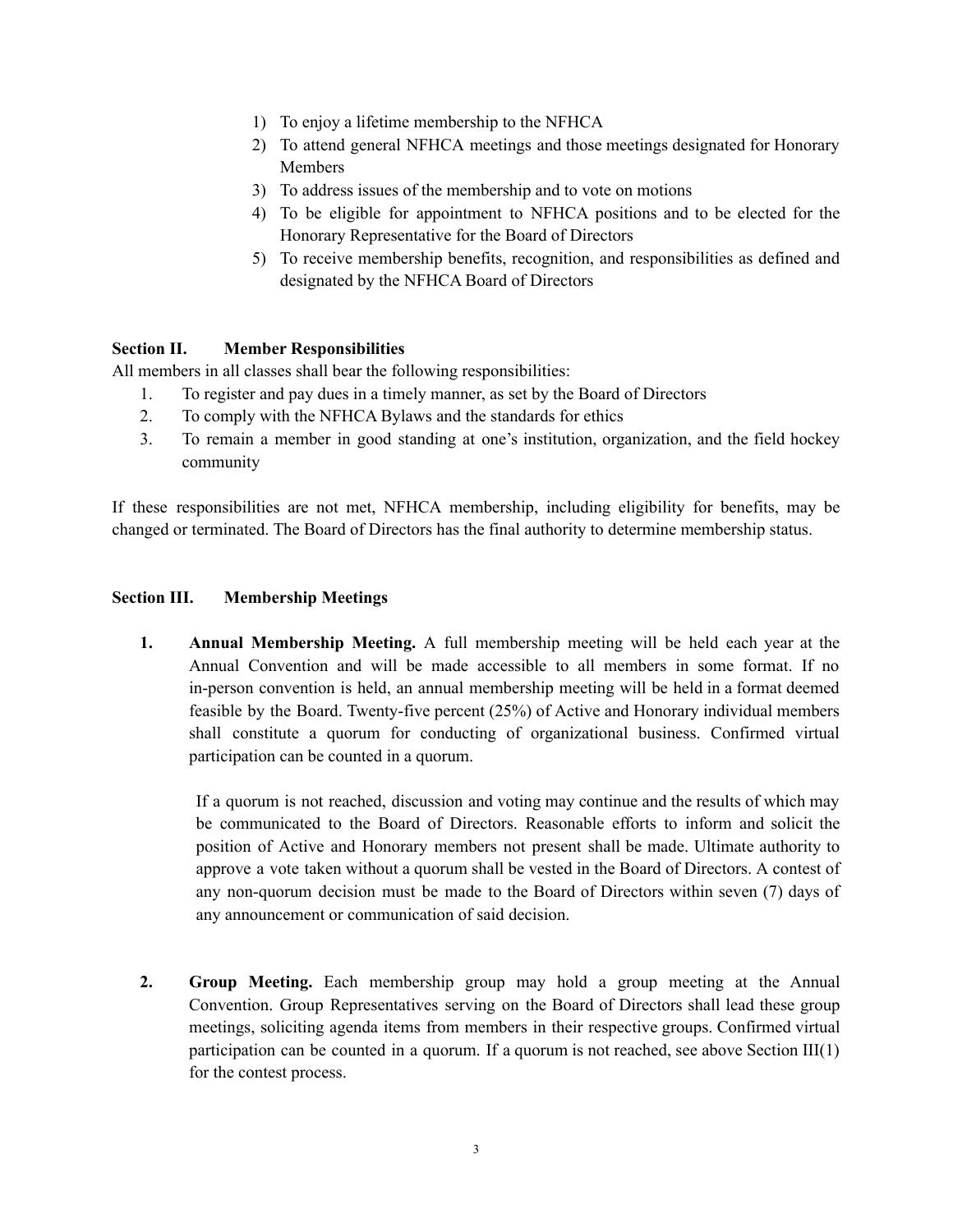- a. Sixty percent (60%) of Active members in each NCAA collegiate group shall constitute a quorum for voting on issues for each of these respective groups in any setting. Collegiate group votes may be stipulated and recorded either as individual or institutional votes before the vote is called.
- b. Twenty-five percent (25%) of Active individual members in other groups shall constitute a quorum for voting on issues for each respective group in any setting.
- **3. Special Meeting or Group Meeting.** A special meeting or emergency meeting of the membership may be called by the Board of Directors or by the membership with a confirmed written interest of twenty-five percent (25%) of Active and Honorary members. The purpose of any such meeting shall be conducted in compliance with Robert's Rules of Order, Newly Revised and these Bylaws. Business of any such special or emergency meeting must have the best interest of the NFHCA and its mission clearly stated, or such a meeting will not be held. Such a meeting shall be scheduled with a minimum of 48 hours notice and a maximum of fourteen (14 days) from the confirmed request.

### **Article IV. Leadership**

### **Section I. Positions**

The leadership of the NFHCA shall be composed of a Board of Directors, elected by the NFHCA membership. The Board of Directors shall be composed of members of the Executive Committee and Group Representatives. The total representatives on the Board of Directors shall not exceed fourteen (14). The officers shall make up the smaller group within the Board of Directors, called the Executive Committee.

### **1. The Executive Committee**

Elected by the entire Active and Honorary membership:

- a) President
- b) Vice President, Membership
- c) Vice President, Finances
- d) Vice President, Sport Development
- e) Past President

#### **2. Group Representatives**

Elected by the Active membership in that corresponding named division, unless otherwise stated in these Bylaws:

- a) NCAA Division I
- b) NCAA Division II
- c) NCAA Division III
- d) NCAAAssociate/Assistant (elected by all NCAA members of the NFHCA)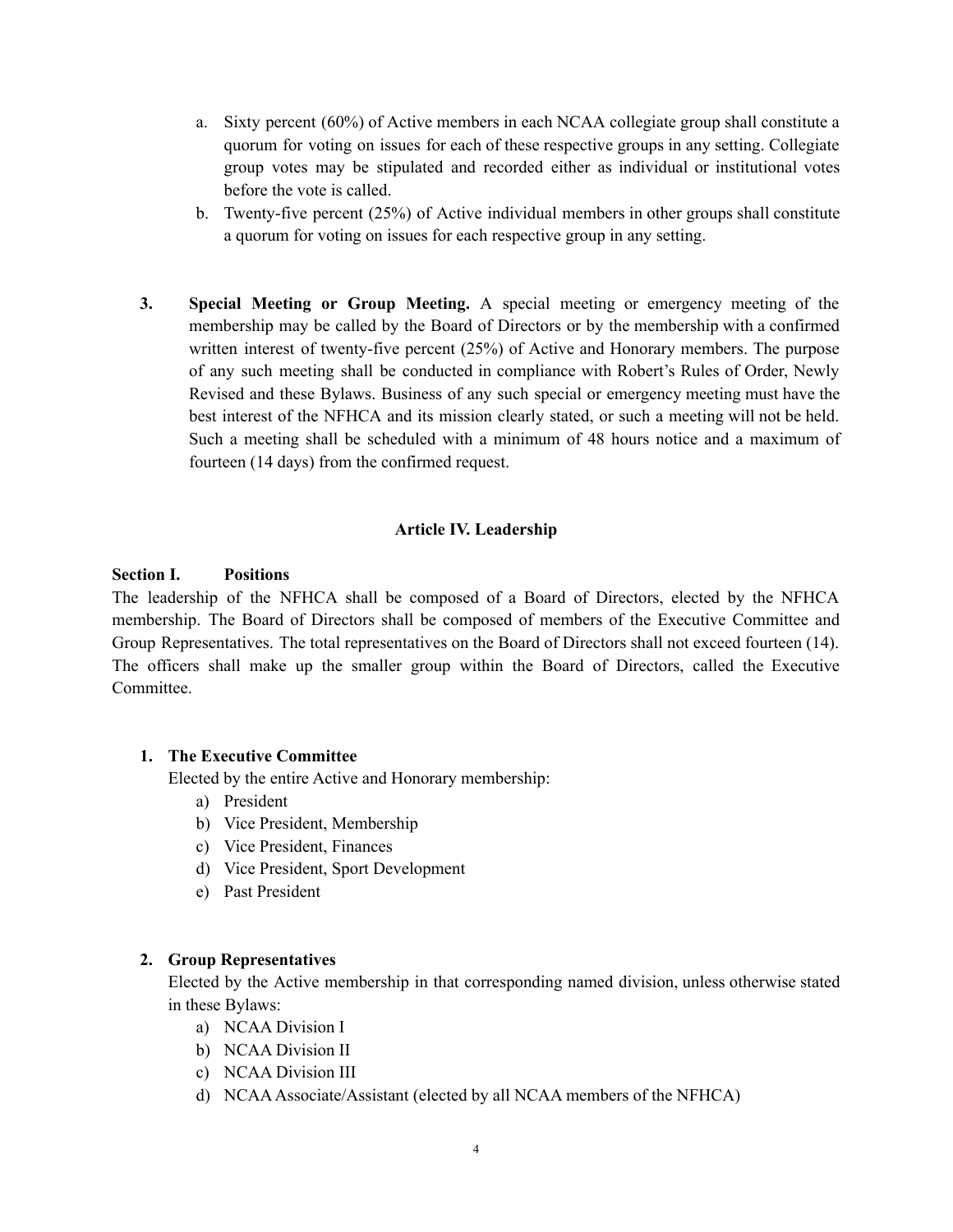- e) Scholastic (nominated by the Scholastic Committee and approved by the Board)
- f) Club
- g) Diversity, Equity and Inclusion (nominated by the Diversity Equity and Inclusion Committee and approved by the Board)
- h) Black Coaches Council (nominated by the Black Coaches Council and approved by the Board)
- i) Honorary member

# **Section II. Eligibility**

- 1. To be eligible to hold any position on the Board of Directors, you must be both a natural person, at least 21 years of age, and an Active NFHCA member in good standing for a minimum of two (2) years.
- 2. To serve on the Executive Committee, you must be both a natural person and at least 25 years of age, have been an Active NFHCA member in good standing for a minimum of five (5) years, and have served the NFHCA in some capacity such as on the Board, on an NFHCA committee for at least two (2) years, or representing the NFHCA on an NCAA Committee.
- 3. Only coaches who hold an Associate or Assistant position at an educational institution are eligible to hold the NCAA Associate/Assistant position.
- 4. To serve as a representative of any NCAA division, you also must be employed by or affiliated with and in good standing at the educational institution in the division for which you were elected, for the entirety of your term.
- 5. To serve as a representative of any club program, you must have coached for a club program for a minimum of two years and be in good standing with that club.
- 6. To serve as a representative of any scholastic program, you must have coached for a scholastic program for a minimum of two years at a scholastic institution.

### **Section III. Nominations and Elections**

- 1. A list of positions to be elected shall be sent to the current Active and Honorary membership by January 1 of each year. Any eligible individual who desires to be a candidate or to nominate a candidate must submit a statement of interest or a nomination on or before January 21 of each year.
- 2. The NFHCA staff and the Nominating Committee will confirm the eligibility of these candidates and formulate a ballot by February 1 of each year. The finalized ballot will be distributed by February 1 of each year before any vote shall be taken. Eligibility includes confirming active membership status in good standing.
- 3. The Executive Director and the Vice President, Finances shall confirm the Active membership of each candidate and a list of eligible voting NFHCA members.
- 4. A slate of candidates for any of the Executive Committee positions should include at least two candidates from different representative groups. If there are not at least two candidates and a candidate is running unopposed, a write-in candidate option will be made available. *(\*Amended April 2022 after full member review and Board approval)*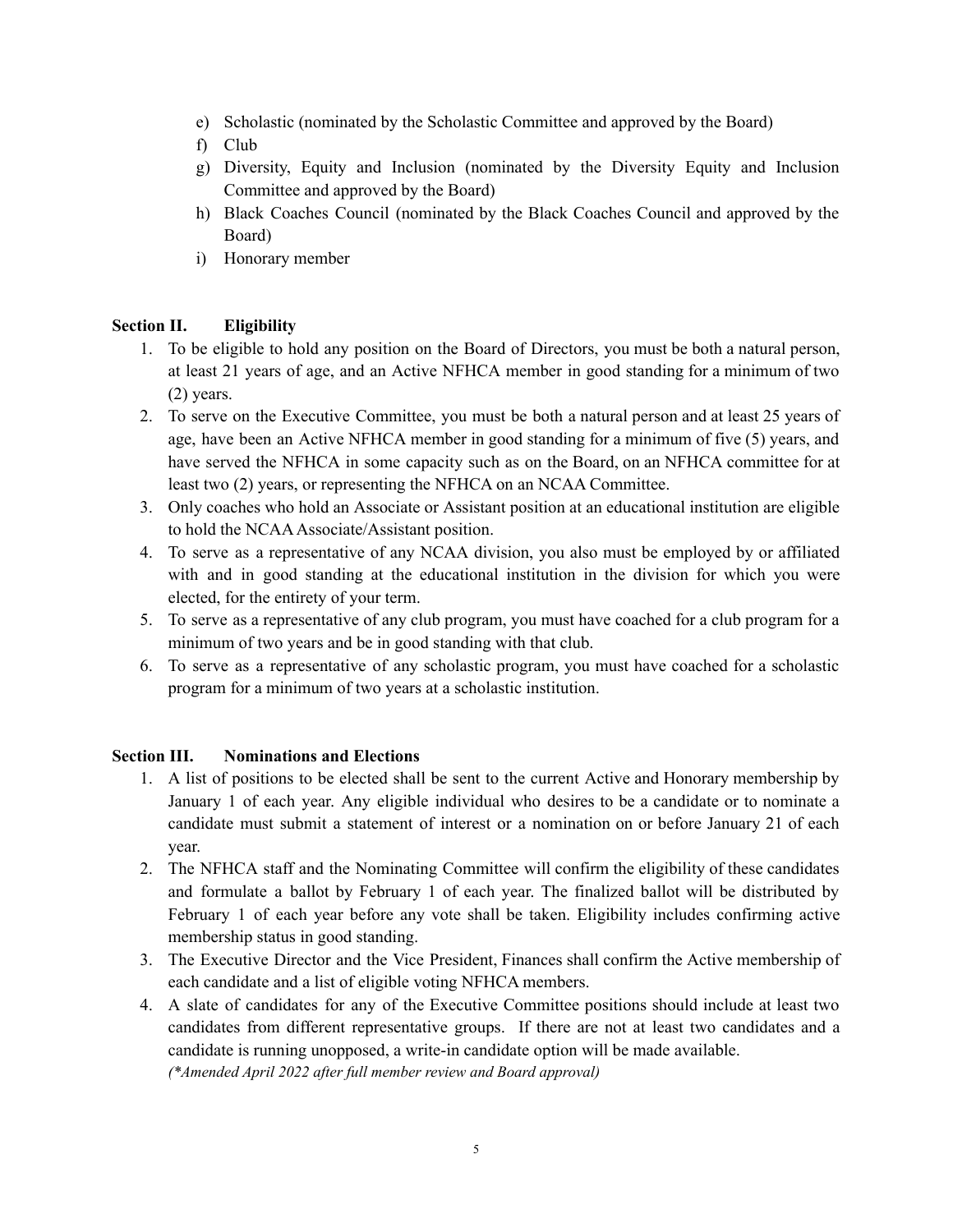- 5. The NFHCA staff and the Nominating Committee shall conduct the election for any and all positions on the Board of Directors in a fair, reasonable, and timely manner.
- 6. The Executive Committee positions shall be voted on by the entire Active and Honorary membership.
- 7. Group positions on the Board shall be voted on by Active members in that corresponding named division, unless otherwise stated in these Bylaws.
- 8. The Diversity, Equity and Inclusion position shall be nominated by the Diversity, Equity and Inclusion Committee and approved by the Board of Directors, which will not be unreasonably withheld, with deference given to the Committee's recommendation.
- 9. The Black Coaches Council position shall be nominated by the Black Coaches Council and approved by the Board of Directors, which will not be unreasonably withheld, with deference given to the Committee's recommendation.
- 10. Active members may only vote once in the general Executive Committee election or any vote where each Active member votes.

*(\*Amended April 2022 after full member review and Board approval)*

- 11. Ballots shall be distributed in a form that can be tracked, confirmed, and does not require in-person presence. There shall be a specific, announced deadline for the closing of the ballots, with a minimum of 15 days to vote.
- 12. The person receiving an affirmative majority, or plurality vote if multiple candidates are running, will be declared the winner of that position.
- 13. If there is a tie for the affirmative majority or plurality winner, a second vote between the tied candidates shall be conducted.
- 14. The election results shall be confirmed by the NFHCA Executive Director and Nominating Committee Chair and then reported to the President.
- 15. The President shall reach out to each winner to notify and confirm their acceptance of the position. If a winner declines the position, the person with the next highest votes shall be contacted and offered the position.
- 16. Any election discrepancies or issues shall be reported immediately to the Board of Directors for discussion and a resolution approved by the Board of Directors.
- 17. The winners of the election, once confirmed, shall be shared with the Board of Directors and then announced to the membership within 10 days of the election deadline.

### **Section IV. Terms**

All members of the Board of Directors shall serve for a three (3) year term, except the Past President shall serve for a one (1) year term. The terms shall begin March 1 and end the last day of February. The term of the Past President begins when the newly elected President assumes the position. There is a two consecutive term limit for each position on the Board of Directors. After a minimum of one year off of the Board, any member may run for that position again. The cycle of rotation of positions shall proceed as follows:

| <b>Rotation 1 - 2021</b>   | <b>Rotation 2 - 2022</b>                                                                | <b>Rotation 3 - 2023</b>                             |
|----------------------------|-----------------------------------------------------------------------------------------|------------------------------------------------------|
| Vice President, Membership | President                                                                               | Vice President, Sport Development $(2 \text{ yr})^*$ |
| NCAA Division I            | Vice President, Finances $(1 \text{ yr})^*$ NCAA Division III $(1 \text{ yr})^{\wedge}$ |                                                      |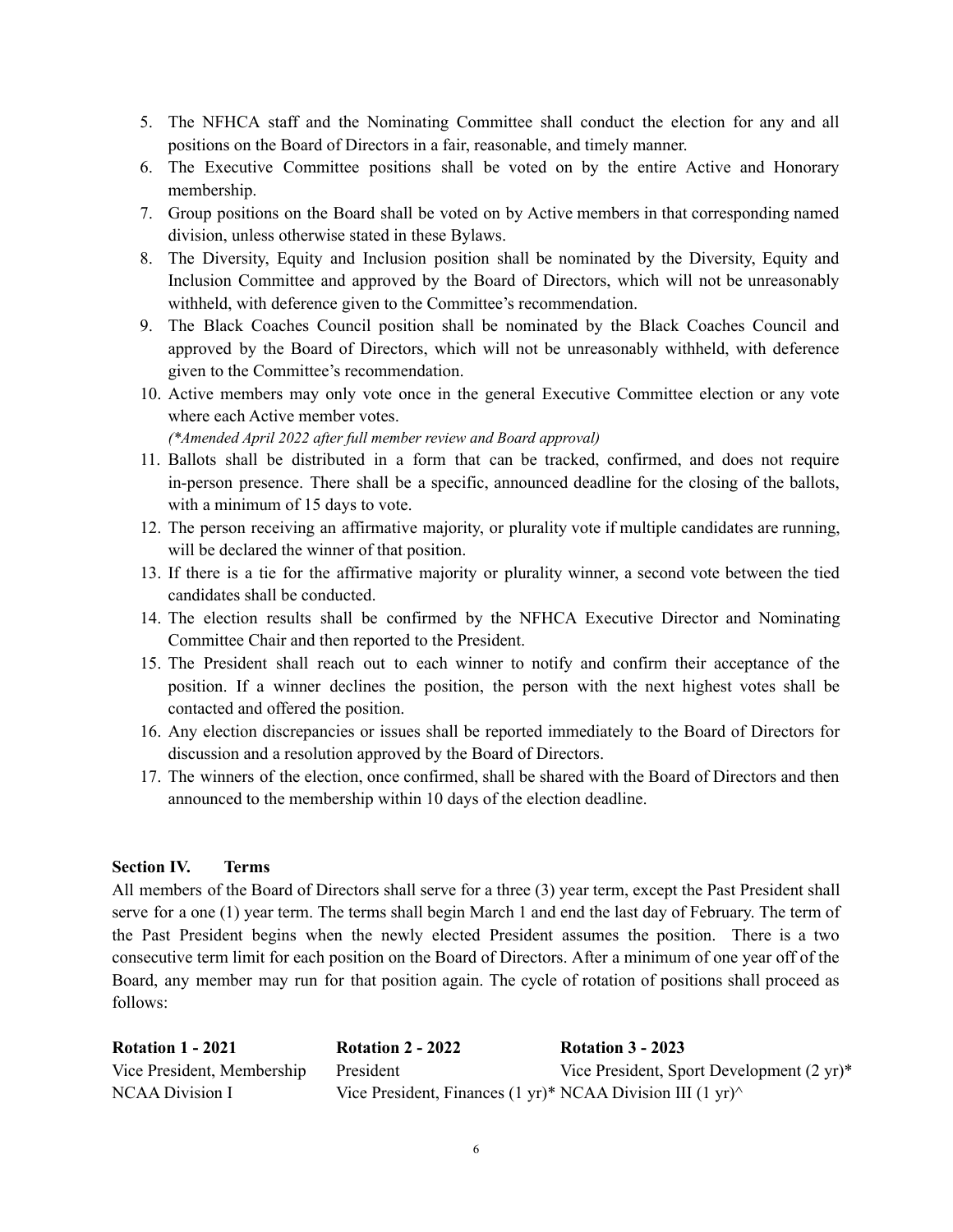NCAA Associate/Assistant NCAA Division II Club (2 yr)\* Scholastic Honorary Honorary Diversity, Equity & Inclusion (2 yr)\* Black Coaches Council

(#1 or 2 yr) Indicates a shorter initial term upon the approval of these Bylaws in 2021, in order for the three rotational slates to be established.

\*Election in 2021, along with Rotation 1 ^Election in 2022, along with Rotation 2

### **Section V. Responsibilities**

# **1. The Board of Directors**

The Board of Directors shall have general supervision over the organization and shall seek to fulfill the mission and purpose of the NFHCA. Meetings shall be conducted following Robert's Rules of Order, Newly Revised.

All Board members are expected to attend all membership and Board meetings, including the Annual Convention. All Board members are expected to be familiar with these Bylaws and to fulfill their duties of care, loyalty, and obedience and their fiduciary obligations to the NFHCA. All Board members must be Active members of the NFHCA in good standing.

All Group Representatives on the Board of Directors shall represent their respective divisions and shall facilitate communication between the NFHCA leadership and its members in those divisions.

All Executive Committee officers shall serve with a primary focus of what is best for the entire organization.

A simple majority qualifies as a quorum for the Board of Directors to conduct business. For the Executive Committee, attendance by all voting members is required for a quorum to conduct business. Confirmed virtual participation can be counted in a quorum.

### **2. President**

The President's responsibilities shall include:

- a) Providing a vision and direction for the membership with the goal of strategic advancement of the NFHCA
- b) Presiding over all meetings of the NFHCA, the Board of Directors, and the Executive Committee
- c) Serving as an authorized agent and public representative for the NFHCA
- d) Facilitating communication and collaboration with external entities in the sport, in particular USA Field Hockey, NCAA, NFHS, along with the NFHCA Executive Director
- e) Overseeing the work of all committees through the Board of Director liaisons to fulfill the mission and perform the work of the organization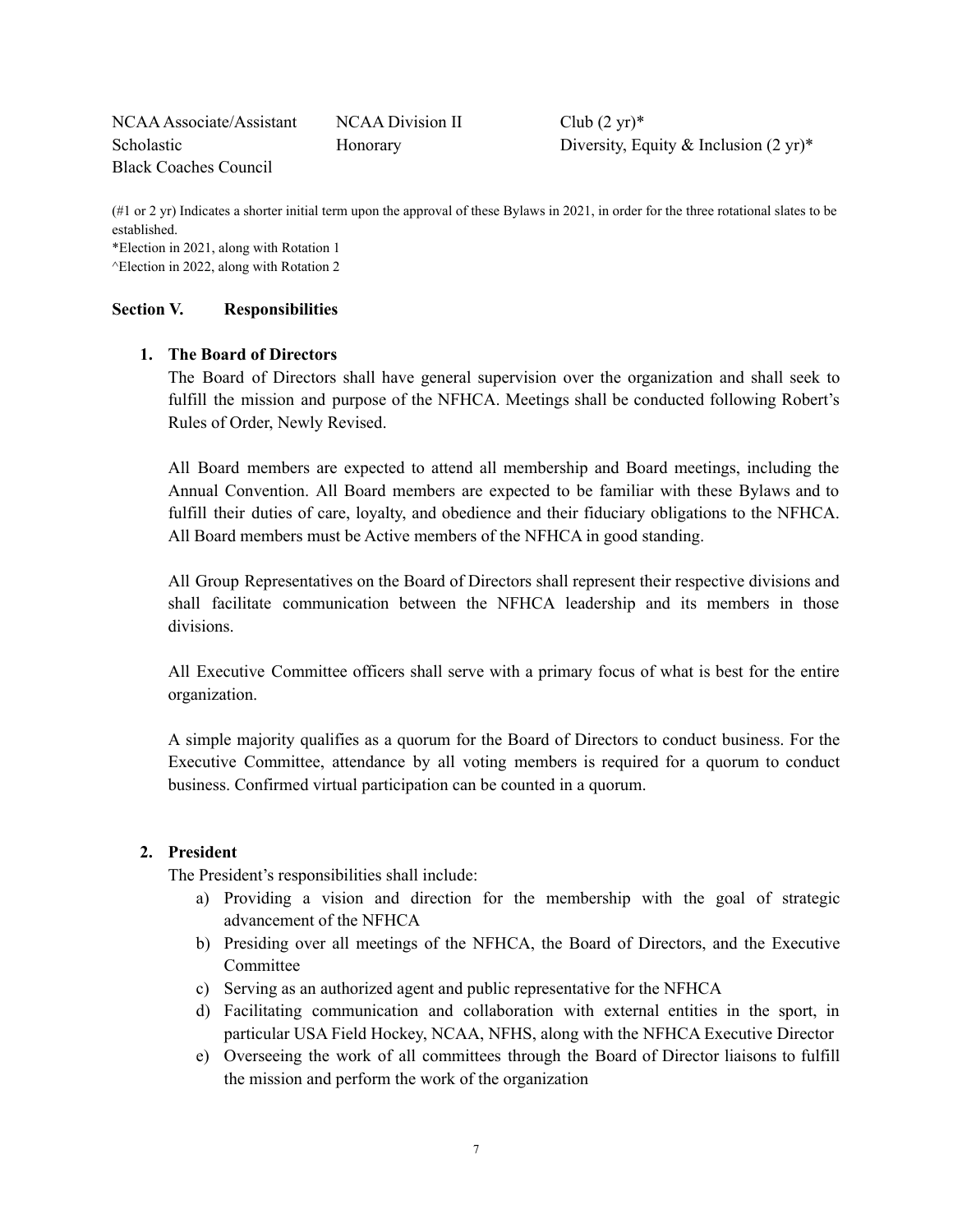- f) Working closely with the Executive Director and NFHCA staff to oversee and advance the business of the NFHCA
- g) Performing duties commonly associated with this position

# **3. Vice President, Membership**

Responsibilities shall include:

- a) Working closely with the President to fulfill the mission and advance the business of the **NFHCA**
- b) Presiding over all meetings of the NFHCA, Board of Directors, and the Executive Committee when the President is unavailable or if the President resigns or is unable to serve in that position
- c) Overseeing the Nominating Committee, serving as its Board liaison
- d) Overseeing the keeping of the minutes and records of the Association and making them available to the membership, with the assistance of NFHCA staff
- e) Coordinating regular updates from NFHCA committee chairs
- f) Facilitating communication with the membership regarding matters important to the organization, in collaboration with the NFHCA staff

# **4. Vice President, Sport Development**

- a) Working closely with the President to fulfill the mission and advance the business of the **NFHCA**
- b) Serving as a primary point of communication and collaboration with USA Field Hockey
- c) Overseeing the Sport Development Committee, serving as the Board liaison
- d) Promoting programming and initiatives related to Coach & Playing Rules Education
- e) Performing duties delegated by the President

# **5. Vice President, Finances**

- a) Working closely with the President to fulfill the mission and advance the business of the **NFHCA**
- b) Being actively informed of and involved with the finances of the organization, including specifically income and expenses, working closely and regularly with the Executive Director on financial matters for the NFHCA
- c) Preparing and presenting an annual financial report to the membership in collaboration with NFHCA staff
- d) Verifying Active members in good standing before elections
- e) Overseeing the Convention Committee, serving as its Board liaison
- f) Performing duties delegated by the President

### **6. Past President**

The Past President's responsibilities shall include: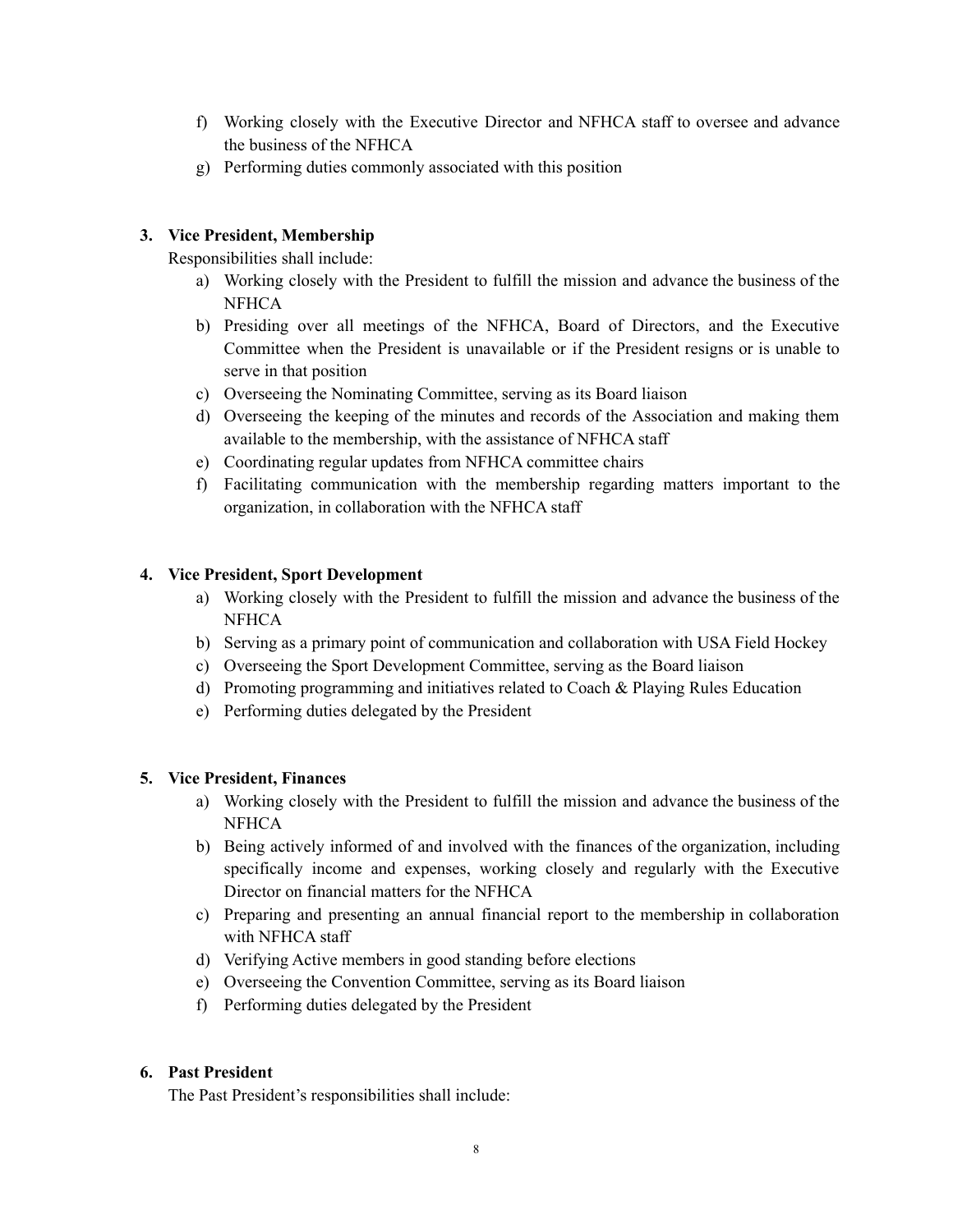- a) Working closely with the President to fulfill the mission and advance the business of the **NFHCA**
- b) Serving as a non-voting member of the Executive Committee and Board of Directors for a one-year term
- c) Facilitating a smooth transition of leadership and promoting good will between the Board, the membership, the staff, and the newly elected President
- d) Performing duties delegated by the President

# **Section VI. Leadership Meetings**

- 1. **Regular Meetings**. The Board of Directors shall meet regularly, the schedule shall be set by the President in consultation with the Executive Director. At a minimum, the Board shall meet quarterly. The Executive Committee shall also meet regularly, the schedule shall be agreed upon by that leadership, in consultation with the Executive Director.
- 2. **Special Meetings**. A member of the Board of Directors may request a special meeting of the Board with a stated purpose and support for this special meeting from a majority of the Board. At which point, the special meeting of the Board shall be scheduled between 48 hours and 7 days from the request. The Executive Committee may convene a special meeting when a member of that group deems necessary.

### **Section VII. Board of Director Vacancies**

- 1. **Resignation.** Any member of the Board of Directors may resign at any time by giving written notice to the Executive Director. The resignation need not be accepted to be effective unless required by its terms.
- 2. **Removal.** Any member of the Board of Directors may be removed by a majority vote of the Board of Directors, when it is deemed that such action is in the best interest of the organization. If necessary, a special meeting shall be convened by the Board of Directors. The Board member facing removal shall have the opportunity to address the Board of Directors and answer questions, but shall not participate in or be present during the removal vote.
- **3. Change in Status.** The term of any member of the Board of Directors who is no longer an active NFHCA member and/or no longer qualifies as an eligible member of the group for which they were elected shall end upon confirmation of the change in status by the President and Vice President, Membership and notice to that Board member.
- **4. Replacement**. Any Board position vacancy shall be filled in accordance with the following protocol: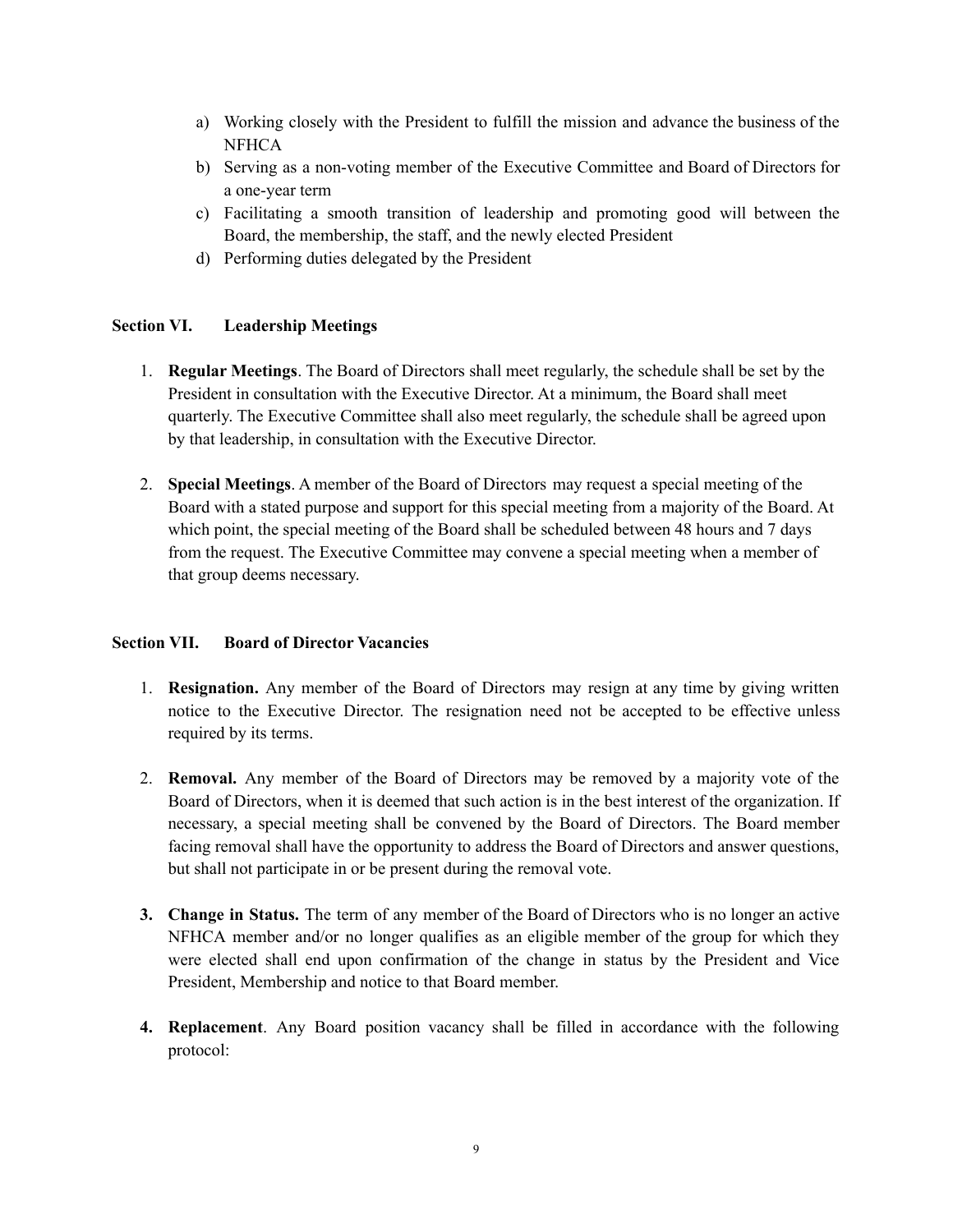- a) If 12 months or less remain in the term of the vacancy, the Nominating Committee shall present a candidate to fill the vacancy for the balance of the term, which the Board of Directors shall vote to approve.
- b) If more than 12 months remain in the term of the vacancy, an election for that position shall be held during the normal course of Board elections for the balance of the term of that vacant position. Until that election, the Nominating Committee shall present a candidate to fill the vacancy for the balance of the term, which the Board of Directors shall vote to approve. The replacement candidate may be eligible to run for election for that position or another for which they are eligible.

### **Article V. Committees**

### **Section 1. Standing Committees**

- A. Standing committees shall perform work that fulfills the mission and vision of the NFHCA. The charge of each committee is described below. The process by which they fulfill this charge shall be detailed by the committee in an operating procedure and approved by the Board.
- B. Each standing committee shall report to the membership annually at the Annual Membership Meeting and periodically throughout the year to the Board, in-person, by phone or virtually.
- C. The composition of each standing committee and the term of service shall be detailed in an operating procedure and approved by the Board.
- D. Committee members shall be appointed by the Nominating Committee.
- E. Committee chairs shall be presented by the Vice President, Membership to the Board of Directors for a vote of approval annually. The Executive Committee shall have authority to approve committee chair replacements, presented by the Vice President, Membership, when vacancies arise during a term.
- F. Each elected member of the Board shall serve as a liaison to one of these standing committees.
	- 1. Nominating: A diverse committee with two members from each membership group and collegiate division: NCAA DI, NCAA DII, NCAA DIII, Scholastic, and Club, as well as a member from both the Diversity, Equity, and Inclusion Committee and the Black Coaches Council (12 members total). Collects applications of members who are interested in serving on NFHCA committees. Solicits nominations for the Board of Directors elections. Fills committee vacancies based on applications with a focus on creating balanced, diverse, and inclusive committee rosters. The Nominating Committee will be filled by the Executive Committee and approved by the Board.
	- 2. All-American: Includes national and regional committees for Collegiate and Scholastic divisions. Oversees the process by which these selections are made and announced.
	- 3. Awards: Oversees the selection of NFHCA honors including Coaches of the Year, Victory Club, Honda Broderick, and others awards and recognition approved by the Board.
	- 4. Hall of Fame: Oversees the selection of this most prestigious coaching honor. Planning the celebration of these honorees shall be done in collaboration with NFHCA staff.
	- 5. Collegiate Senior Game: Facilitates the selection, coaching, and conducting of this event with the NFHCA staff. This game is held for NCAA DI, NCAA DII, and NCAA DIII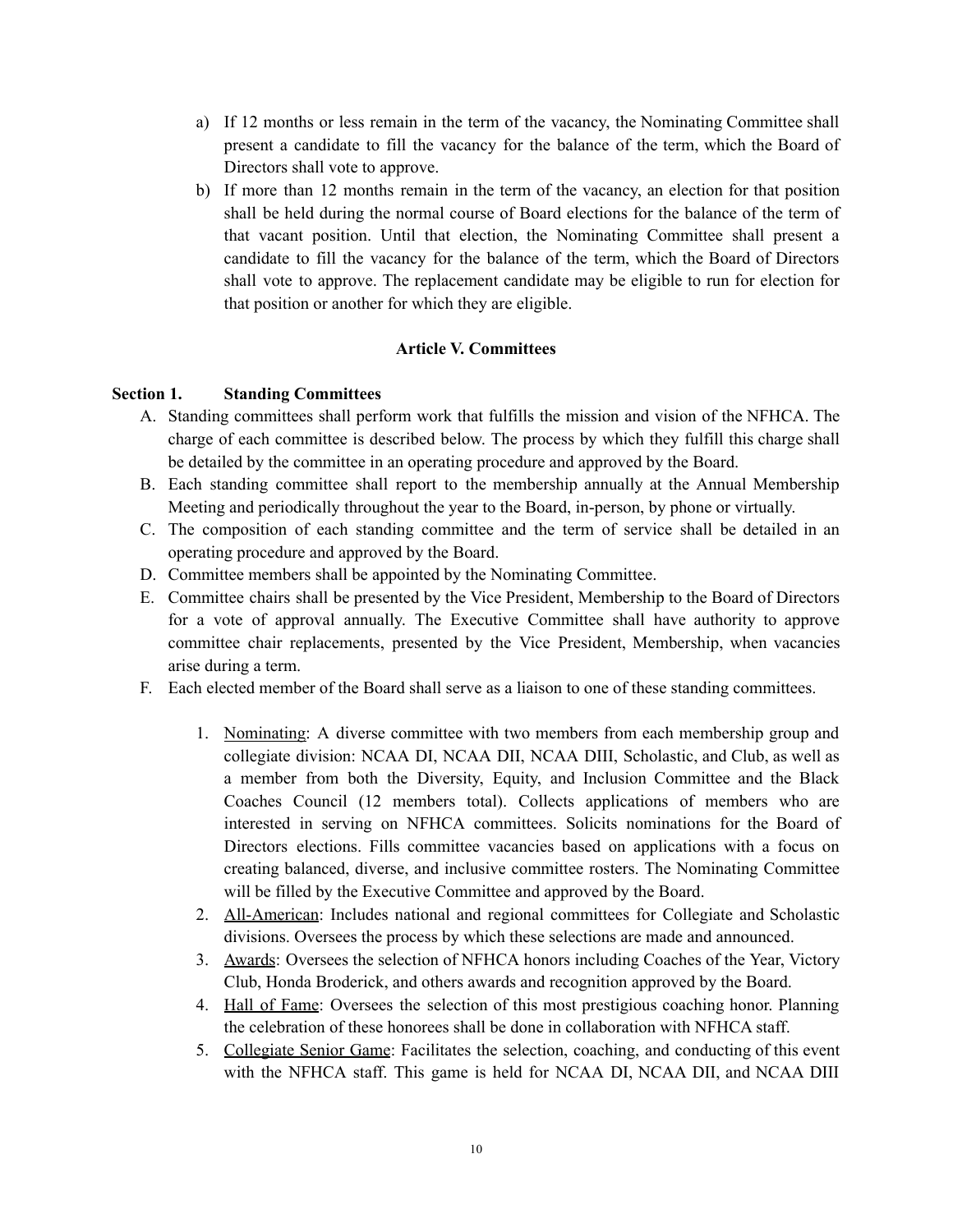senior student-athletes respectively. Each game is traditionally played at the site of each Division's national championship.

- 6. Convention: Assists the NFHCA staff with planning, speakers, schedules, execution, post-convention feedback. Logistics remain primarily the responsibility of the NFHCA staff.
- 7. Sport Playing Rules: Composed of representatives on the NCAA Committee and at least two high school members. Facilitates communication with FIH, NFHS, and the NFHCA membership regarding playing rules, proposals, and changes.
- 8. Sport Development: Promotes retention & growth of the sport at all levels. Specifically:
	- Scholastic level: identifying regions where field hockey is not sponsored, approaching districts and sport organizations to begin sponsorship.
	- Collegiate: identifying conferences, addressing reasons why to add, risk assessment of program elimination, addressing obstacles to adding or retaining the sport
	- USA Field Hockey: collaborate with the national governing body on initiatives to "grow the game." A representative from USA Field Hockey will be included on this Sport Development committee, selected by the Executive Committee.
- 9. NCAA Legislation: Meet by Division. Each Divisional subcommittee facilitates discussion of NCAA issues, monitors and submits legislative proposals. The DI, DII, and DIII Board Representatives will serve as liaisons for their respective committees.
- 10. Diversity, Equity and Inclusion: Enhances education and awareness, creates opportunity, facilitates growth and support for racial and ethnic minority groups, LGBTQ+ coaches, and NFHCA members with disabilities.
- 11. Black Coaches Council: Serves and supports the coaches of color in our Association. Will liaise with the Black Field Hockey Network.
- 12. Scholastic Committee: Serves this membership group of the NFHCA and facilitates communication across regions and with the NFHCA Board of Directors.
	- Members in each region, as defined by the NFHCA All-American Committee, shall elect regional representatives
	- Regional representatives shall elect the Group Representative for the Board of **Directors**
- 13. Bylaws: Oversees the interpretation and amending of the NFHCA Bylaws.

# **Section 2. Special Task Force or Ad Hoc Committees**

- A. Special task force or ad hoc committees may be created, as the need arises, to carry out specific tasks, separate and apart from the work of any Standing Committee. A majority vote of the Executive Committee is needed to form and then disband a special task force or ad hoc committee.
- B. Participation on a special task force or ad hoc committee shall be by appointment by the Nominating Committee. Specific recommendations for committee members can be made by the Executive Committee.
- C. Any special task force or ad hoc committee shall report regularly to the Board throughout its service to the organization.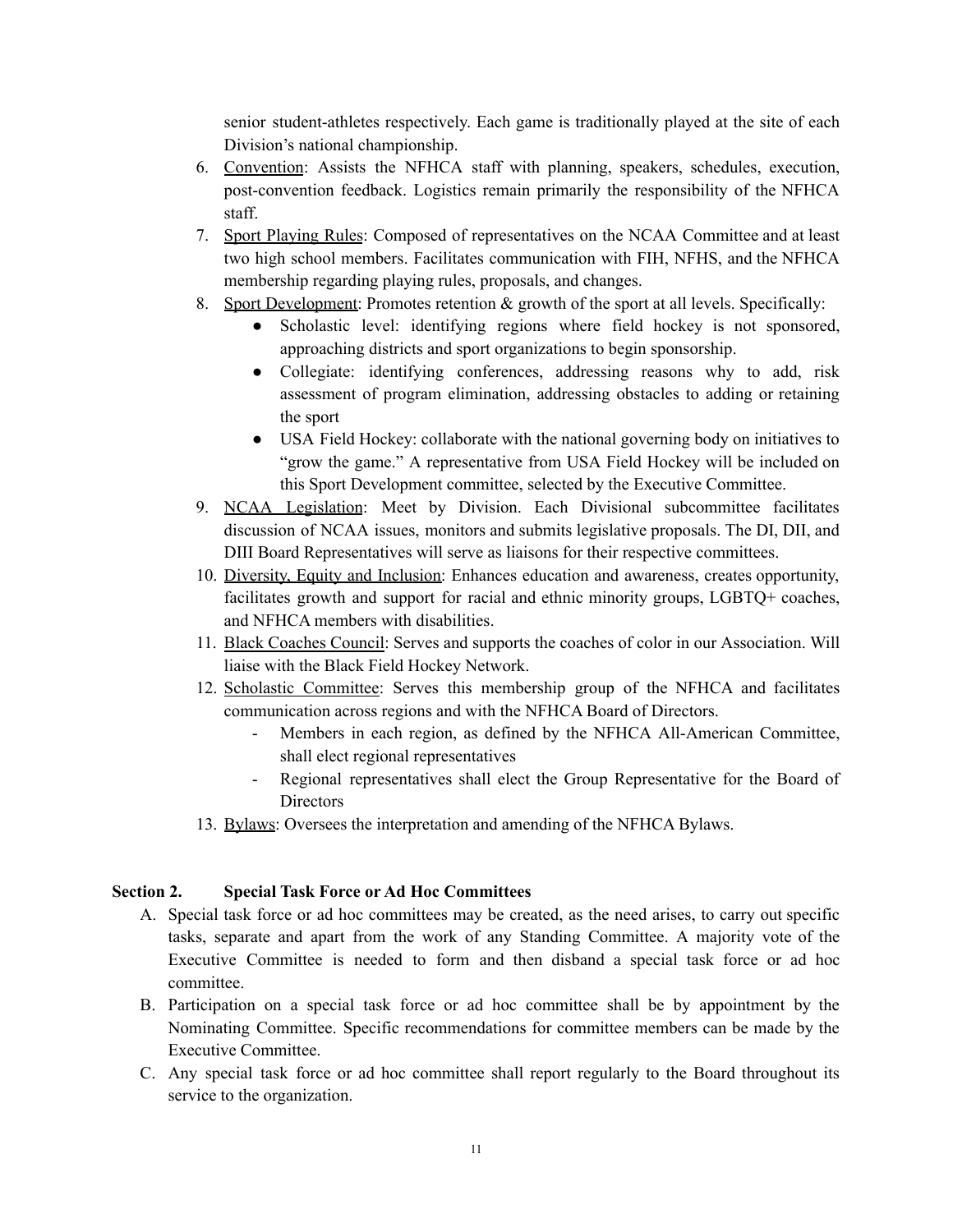D. An elected member of the Board shall serve as a liaison to each special task force or ad hoc committee.

#### **ARTICLE VI. Staff**

#### **Section 1. Full-time Staff**

### **A. Executive Director**

The NFHCA Board of Directors shall approve the hiring of an Executive Director for the organization. An ad hoc Executive Director Search Committee shall be assembled by the Executive Committee and approved by the Board of Directors to conduct the search and present a summary of the process and a minimum of three candidates in a priority order. The Board of Directors shall vote to accept the first-choice candidate recommended by the Search Committee. If the first-choice candidate is not approved by a majority vote, the Board of Directors will vote on the second-choice, and if necessary the third-choice. If none of the initial slate of candidates are approved, the Search Committee shall either present an alternative candidate or resume the search process. The terms of employment for the Executive Director shall be memorialized in a written agreement, approved by the Board of Directors and signed by the new Executive Director to indicate acceptance of the offer.

The Executive Director may be an NFHCA member, but may not be eligible for an elected position or an appointed committee position.

At the conclusion of an Executive Director's service, whether it be by resignation, termination, the end of a contractual term, the Executive Committee shall assess the needs of the organization and make a recommendation to the Board of Directors to vote to approve. Specifically, a plan may include the appointment of an interim leader and the timing of a search as described above.

The Executive Director shall be an ex-officio member of the Board of Directors and the Executive Committee. The Executive Director's responsibilities shall include, but not be limited to:

- 1. Providing executive leadership to the NFHCA
- 2. Oversight and management of the finances of the organization, including sponsorships, tax filings, and events, working with the Vice President, Finances
- 3. Leading NFHCA business operations
- 4. Implementing strategic planning in collaboration with the President
- 5. Managing any additional NFHCA staff
- 6. Acting as an authorized agent for the NFHCA
- 7. Serving as a primary point of communication with the membership and the Board of **Directors**

The Executive Committee shall conduct an annual performance review of the Executive Director.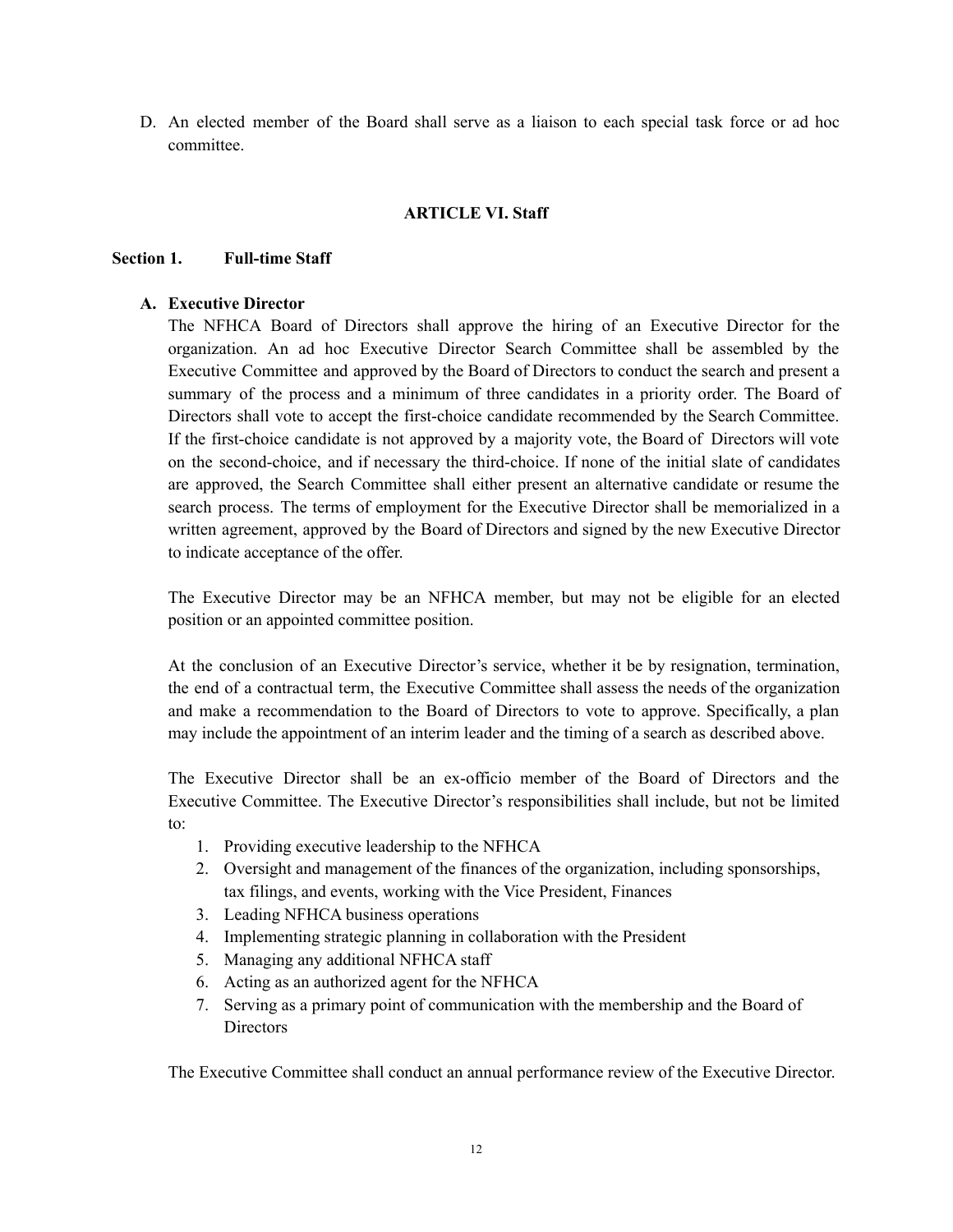#### **Section 2. Additional Staff**

The Executive Director may propose additional NFHCA staff positions in a part-time or full-time capacity, as well as candidate recommendations to the Board of Directors, who will have approval authority of any hirings and/or terminations. The objective of any such position shall be to fulfill the mission and vision of the NFHCA and to support the work of the Executive Director.

Staff may be an NFHCA member, but may not be eligible for an elected position or an appointed committee position.

The Executive Director shall conduct an annual performance review of any staff and report to the Executive Committee.

#### **Section 3. Consultants, Advisors, Professionals**

When it is deemed necessary and beneficial, the Board of Directors may invite or approve the retaining of other consultants, advisors or professionals to assist the NFHCA Executive Director and/or Board of Directors in the fulfillment of the mission and vision of the NFHCA. The Executive Director may make recommendations of consultants, advisors, and/or professionals to the Board.

### **Article VII. Indemnification and Bonding**

Any person who is a member of the Board of Directors, the Executive Committee, or an agent, employee, or consultant of the NFHCA shall be indemnified by the organization against liabilities and reasonable litigation expenses, including attorneys' fees, incurred in connection with any action, suit, or proceeding in which they are threatened or made a party by reason of their role with the NFHCA, provided that they acted in good faith and in the reasonable best interest of the organization.

The Board of Directors shall secure insurance to cover the organization's liabilities and obligations under this Article.

### **Article VIII. Non-Discrimination Policy**

The NFHCA shall not discriminate against any person because of age, ancestry, color, disability or handicap, national origin, race, ethnicity, religion, gender identity, or sexual orientation. The NFHCA seeks to promote diversity, equity, inclusion, and respect for one another in and outside of the field hockey community.

# **Article IX. Amendments**